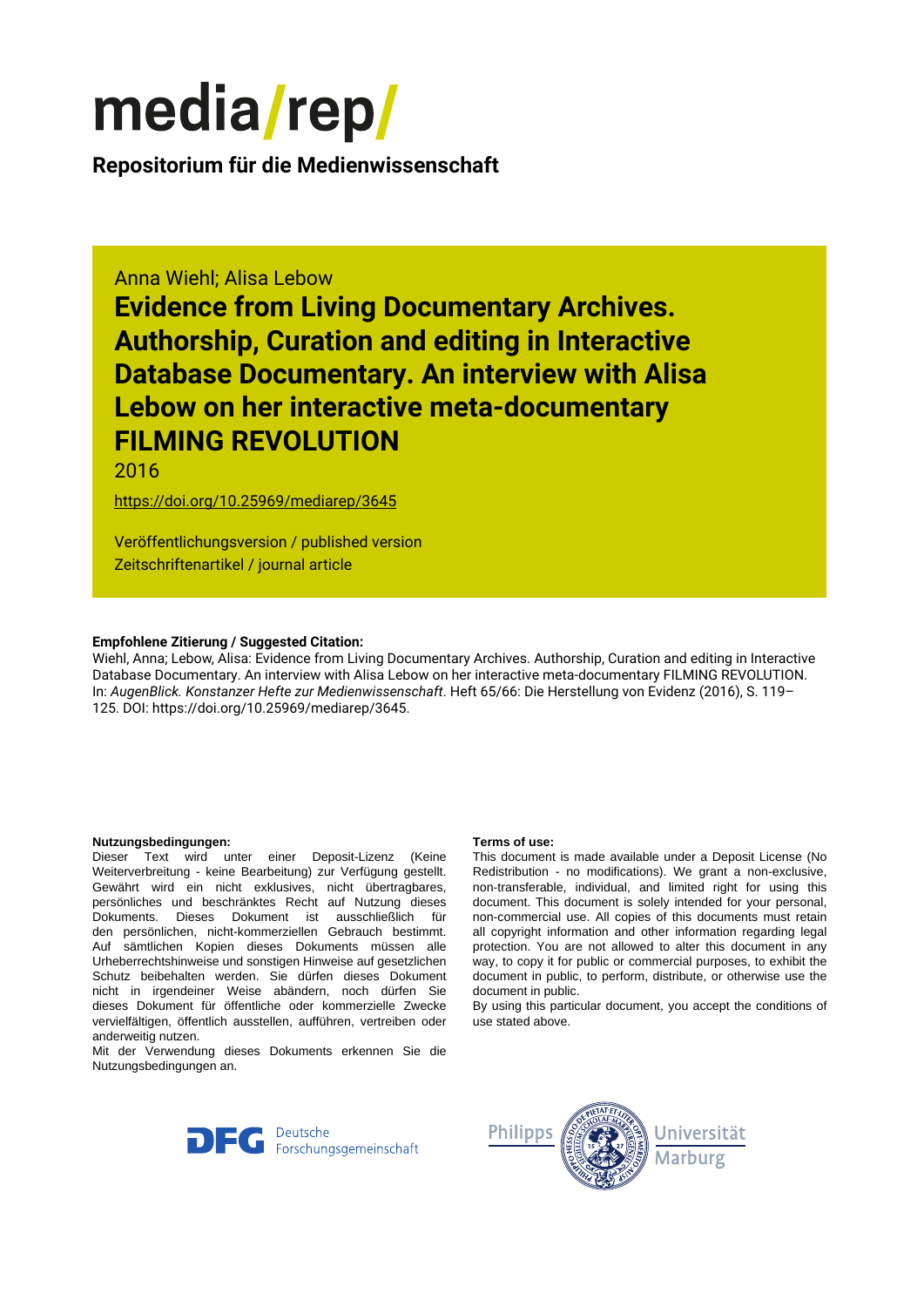Anna Wiehl im Gespräch mit Alisa Lebow

# Evidence from Living Documentary Archives

Authorship, Curation and editing in Interactive Database Documentary

An interview with Alisa Lebow on her interactive meta-documentary *Filming Revolution*

#### Kurzbiografie

In 2012, Alisa Lebow, filmmaker and film scholar based in London, curated a program for the Istanbul Film Festival called «Filming Revolution». The program consisted of contemporary films emerging out of the uprisings in Egypt, Tunisia and Syria, bringing them into dialogue with revolutionary films from other eras and countries, such as Algeria, Iran and Palestine. The dialogues were not only staged between films, but also between filmmakers, historians, and theorists, culminating in a fascinating roundtable discussion in front of a rapt audience. After this inspiring experience, she came to the conclusion that it would be a pity if this encounter had to end with the festival only to disappear into oblivion afterwards.

This led Lebow to design a dynamic interactive platform that might make it possible for some «energy to flow back to the filmmakers on the front lines in the form of works and ideas from previous and ongoing struggles».<sup>1</sup> Initially the idea was to touch on a broad range of contexts and experiences, both contemporary and historical. The result of this effort is the interactive database archive project Filming Revolution. *Filming Revolution* brings together the words, ideas, and projects of independent filmmakers working in Egypt since the revolution.

In the course of her research, Lebow visited Egypt twice and filmed over 30 interviews with filmmakers, activists, archivists and artists there. These interviews were edited based on theme and linked to trailers and extracts from their projects, as well other material, such as articles and external websites. Thus, *Filming Revolution* is meant as a record of ideas and methods, as much as it is of filmic output. It is less

1 Alisa Lebow in an interview with Anthony Alessandrini for *jadaliyya*. Anthony Alessandrini: Filming Revolution: An Interview with Alisa Lebow. In: *jadaliyya*, 19.11.2015. http://photography. jadaliyya.com/pages/index/23217/filming-revolution\_an-interview-with-alisa-lebow (21.04.2016).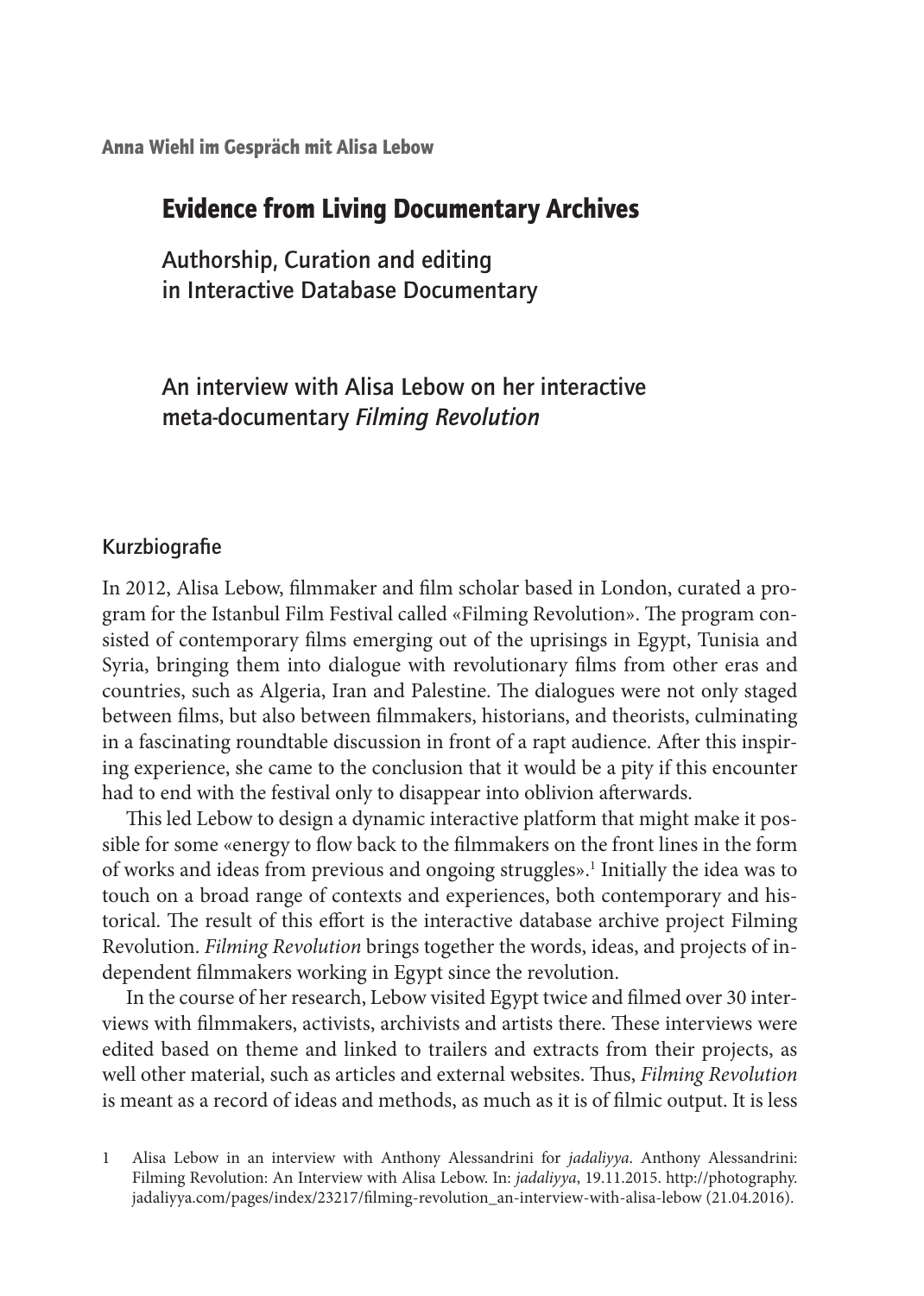

**1** *Istanbul Film Festival, April 2012 Filming Revolution Roundtable. From left to right: Andrei Zagdansky, Mourad Ben Cheikh, Elyes Baccar, Agnes Devictor, Khaled Fahmy, Hanan Abdalla, Alisa Lebow*

an archive of audio-visual evidence of the Egyptian uprisings than an archive of the thinking and resultant projects that emerged in the aftermath of those heady days.<sup>2</sup> Unlike the well-known crowd-sourced website *18 Days in Egypt*, which attempts to chronicle the events of the revolution itself based strictly on user generated content, *Filming Revolution* is instead a carefully curated creative rendering of the filmmaking strategies and ideas emerging in Egypt after the dust has settled. *Filming Revolution* strives to set up various kinds of relations and to enable individual paths to enter into the mini-universe that is the independent film scene in Egypt.

# *How would you describe Filming Revolution? Is it an interactive archive? Is it a participatory platform or is it a meta-documentary?*

As I'm not sure whether we can call it a documentary per se, I invented the phase ‹meta documentary›, because in some sense the goal of the project is to document documentary projects. Even though it's a project about film-making, it's not attempting to be a straight up documentary, even in an interactive sense.

2 Cf. Alisa Lebow: *Filming Revolution*. http://www.filmingrevolution.org (21.04.2016).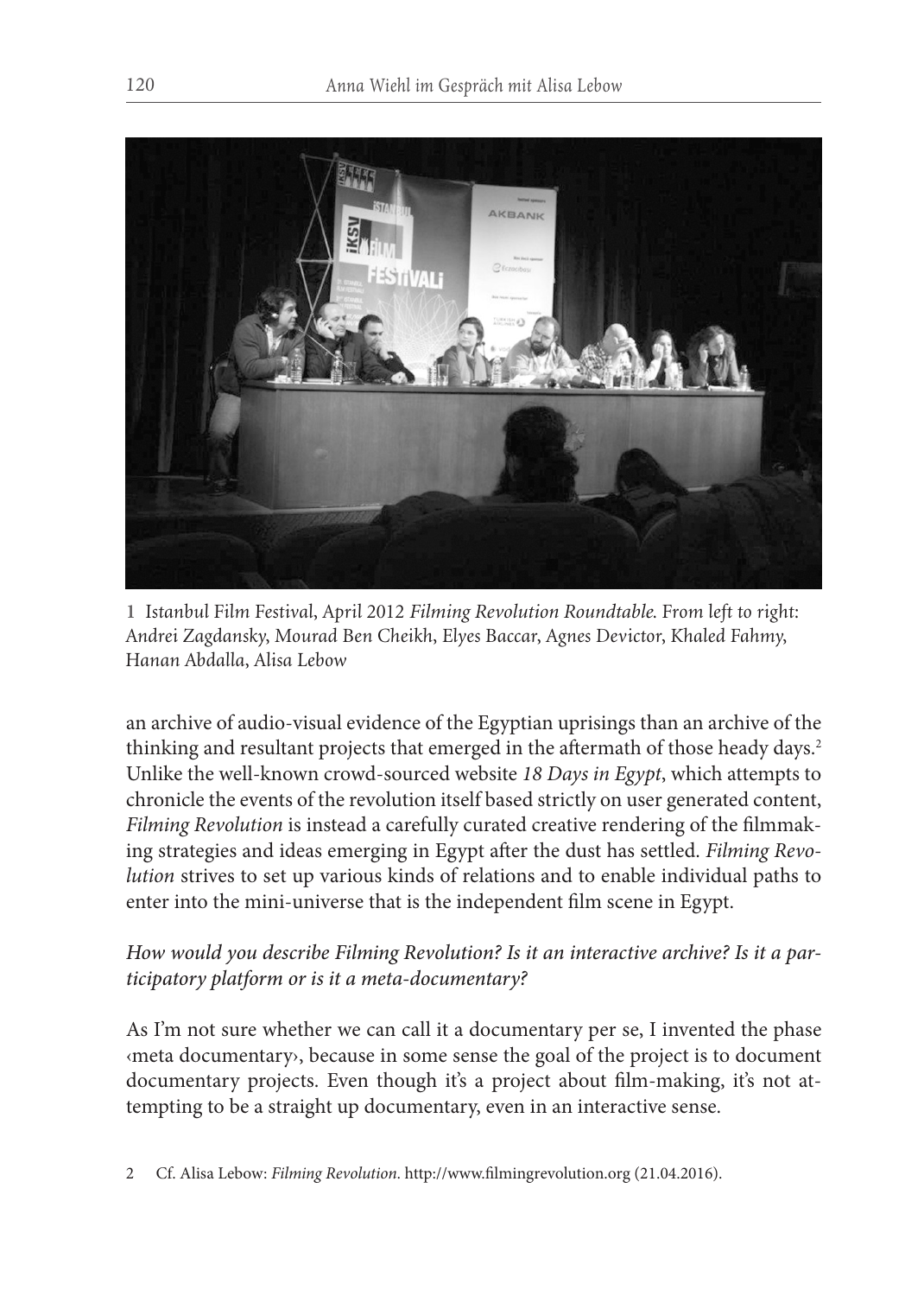I guess we can call it an interactive documentary database. We can call it any number of things. In fact, I'm happy to leave that to others to define, but what was important for me was that it is both an interactive experience that has a conceptual basis and that it is also a useful research tool.

*So if we approach interactive documentary in general and Filming Revolution in particular as a research tool – for whom did you design it? For academics and archivists? For filmmakers, journalists and other media practioners? For those involved in the event – i.e. for activists? Or did it even become a tool for thought for you yourself as filmmaker and media scholar?* 

I'm not sure all interactive documentaries set out to be a research tool. I think some intend to provide an ‹experience› or to ‹tell stories›, or what have you. There are those that seek to entertain, and others, I suppose, to inform. And of course, depending on how you think of research, any cultural artefact can be useful for research purposes.

I very much hope that *Filming Revolution* will be useful and interesting for all that you mention. It has certainly become a tool for thinking for myself. I've yet to really fully understand all of the material that the website is slowly revealing to me. It's something that I'm still learning from and hope to continue learning from. But more than for myself, I hope that it's a tool for others. I believe there are multiple audiences for this project and each will engage with it differently.

The filmmaker in Cairo who knows many of the players and shares a history with them will engage with the material differently than, say, a journalist in New York, who is interested in making connections between films from the Occupy movement and Egypt. Yet another type of engagement would be the researcher, say a PhD student, who is analysing filmmaking strategies across the region. Ideally this is an inspiring resource for any of these positionalities, in different ways, and many more as well

*Were there any projects that inspired your thinking of interactive documentaries as research tools?*

Yes, there were several, but most often their interfaces were dismal: [They organize material in ways that] you might as well just go to a library and pull out books. These projects might be very useful, but they do not have any design concept for the interface other than to make it easy and clear.

Others were very dynamic, beautiful, exquisite even, however, they lacked the ability to retrieve information. So for *Filming Revolution* I had to figure out how to find the right balance between dynamic graphic presentation and retrieve-searchablity.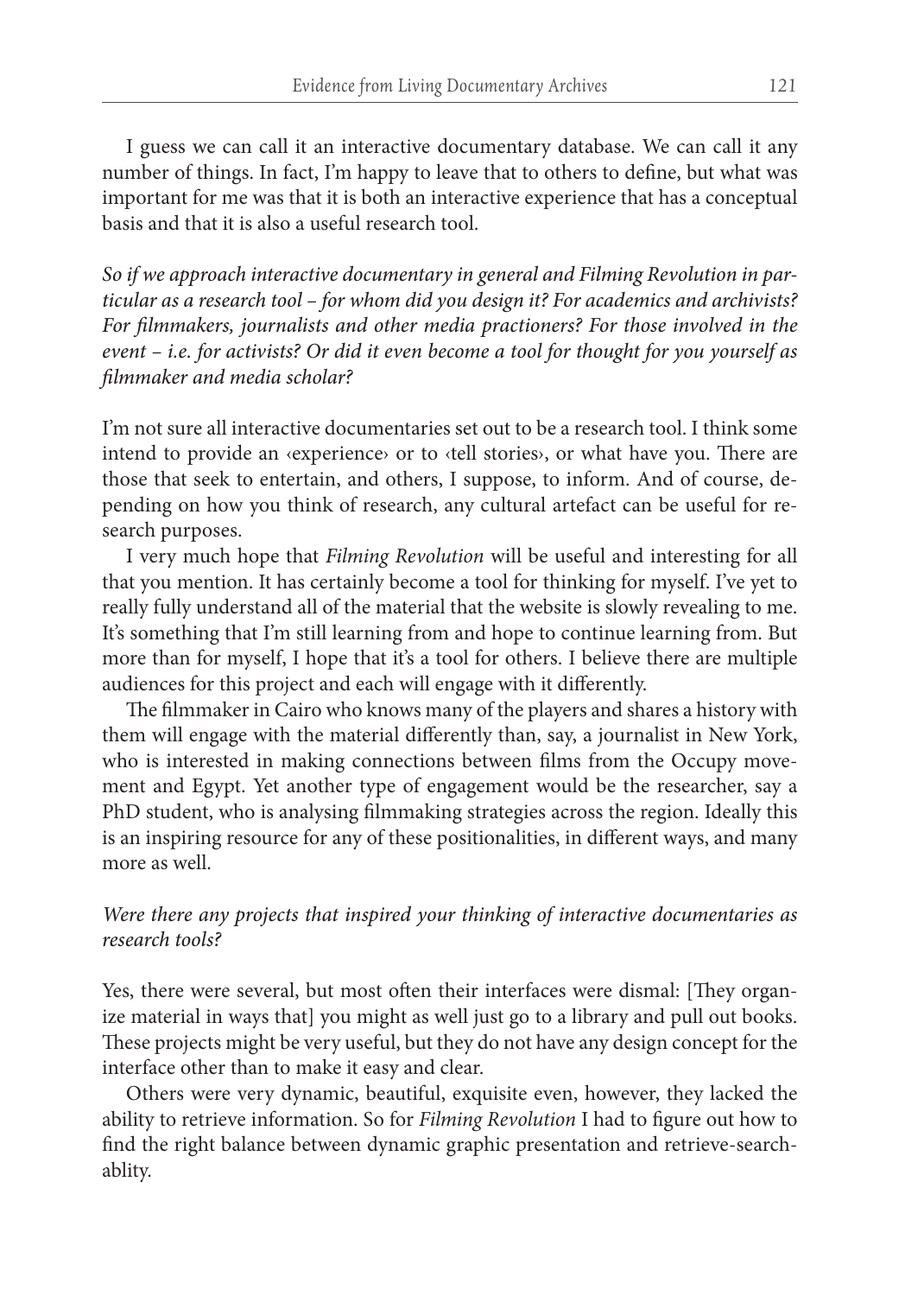





**2–4** *Screenshots from Filming Revolution's rhizomatic interface enabling the dynamic exploration of interview extracts coalescing around specific issues and thus creating a virtual dialogue (http://www.filmingrevolution.org, 21.04.2016)*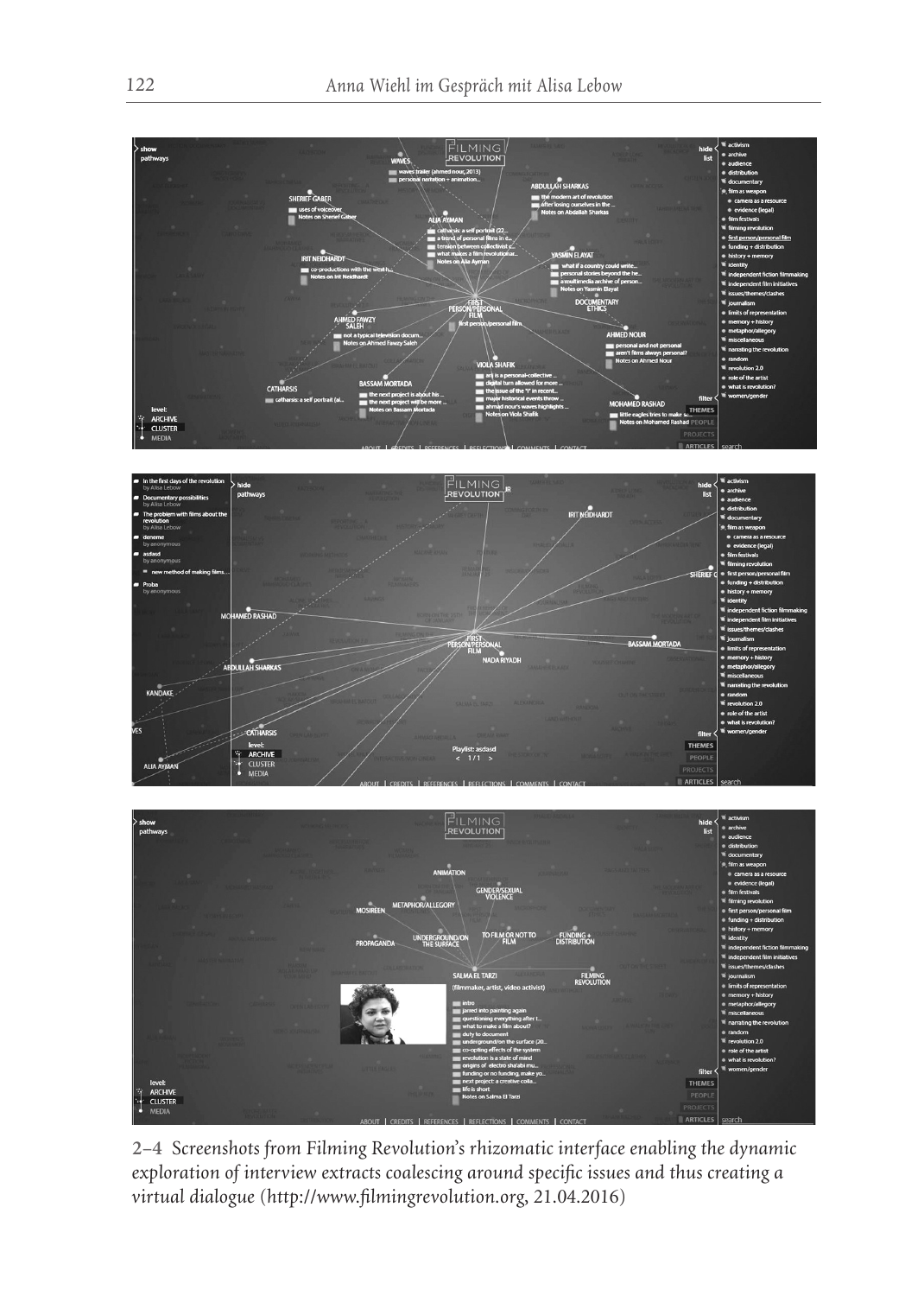*Were there also other issues apart from this delicate balance that were especially important when designing an interface? What were your main intentions?*

There are always several layers of an interface. Some people might approach an interface in a way to utterly simplify it, to reduce those layers. I was interested in having these layers visible – I tried to avoid oversimplifying. Thus I decided that these layers should be part of the experience. I do not want the user to be able to easily come to the material and digest it. There is something much more complicated about the scene that I'm creating or that I entered into in Egypt that deserved its own complexity.

## *So again, you had to balance usability on the one hand and your documentary argument – this idea of complexity – expressed in the design on the other hand?*

Exactly. I do not want to overwhelm anybody, but I want the users to experience the breadth of possibilities. And apart from that, I want to give them some tools to be able to then negotiate that breadth.

The first screen you encounter once you've entered the site is the ‹global archive›, which appears to be quite vast. All of the possible themes and categories and people and projects are encountered here, but then there are ways to filter the archive to get to smaller clusters and to follow different pathways.

In my opinion it's important for people to have an experience that has a concept behind it. In the case of *Filming Revolution*, the concept is based on enabling different constellations of relations, the Benjaminian idea that these relations are not linear and shouldn't be reduced to a simple causal link or chain, but that they can reconfigure, almost in a crystalline structure, depending on what it is you are looking for or interested in. Ideas are brought into relation, interview extracts coalesce around specific themes, in effect creating a virtual dialogue on a whole range of related issues.

*This brings us back to one of the essential issues with regard to interactive factual storytelling and the experience of designing of i-docs: the combination of indeterminacy and randomness on the one hand and the creation of meaningful experiences, usability, the searchability of audio-visual archives or databases – the fact that despite the openness of pathways, Filming Revolution is not authorless.* 

The concept of authorship really has to be opened up quite a bit for me here. On the one hand I felt myself much more of a curator than an author: A curator has a great detail of editorial input, but she leaves things much more open than is the case with ‹authorial presence' in the traditional sense. So ‹curator' would come closest to describing my role in *Filming Revolution*. However, this concept needs some modification, too: It doesn't account for the fact that I was doing the interviews, asking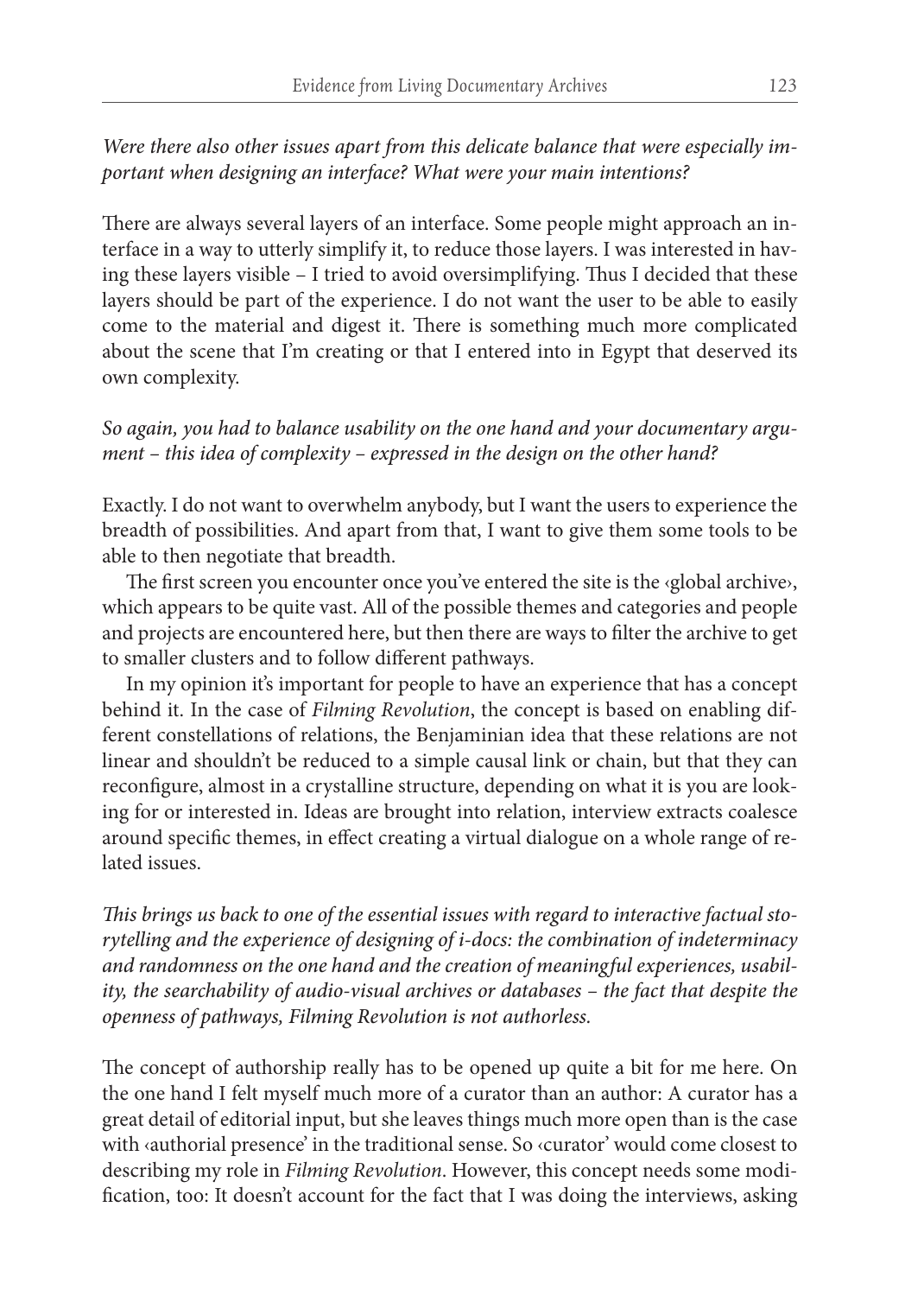a series of questions; it doesn't necessarily account for the actual writing of the accompanying articles that I wrote for every interview.

Although I call these accompanying texts ‹articles›, they are basically notes about the interview – but they are notes that come from a particular point of view: mine! I didn't try to write them in a detached objective way. I thought it was the one place where my experience of the interaction could emerge and I had no interest in hiding my authorial voice.

In addition, the term curator might not fully account for the fact that the project was conceptualized entirely by me and thus entirely ‹framed› if you will, by me. This is clearly my creative project in one sense. Yet at the same time it is a platform for others – other people's ideas and projects.

I think the process of editing deserves some mention, in that it was different from any other video editing I have done. I experienced the editing of the interviews as almost ‹non-judgemental›, which is the opposite of how I have always thought of editing. If you are editing a linear piece, a documentary say, of 90 minutes, a hell of a lot ends up on the proverbial cutting room floor. You are making judgements all of the time. You are deciding what stays, what goes, what goes next to what, what creates the desired dramatic effect. You are making very stringent editorial decisions.

#### *However, you did do some form editing.*

Yes, but in contrast to my linear documentaries, with this project, I edited basically for coherence; somebody had to be making sense. They [interviewees] had to be making a point, and if they had made the point twice, I just took the one that was more engaging, more articulate. That was more or less the extent of my judgements. My judgements didn't extend to whether I agreed with the person or not, whether I liked what they were saying or not, or whether it fit with what someone else had said. In fact, many people brought in all kinds of issues that I hadn't considered beforehand. To that extent they also determined many of the themes of their interviews. If something came up in an interview that I hadn't thought of, it *certainly* had a place in this website. As long as it related somehow to the general theme of the website – independent filmmaking in Egypt since the revolution – it was in. So that almost complete lack of judgement in the editing process was a very new experience for me.

# *Process and the procedural emergence of meaning seems to play a key role. How far is this linked to the idea of revolution itself?*

I don't like to belabour the metaphor of revolution in that I don't think this is – or at least I'm not the one to claim whether this is or isn't – a revolutionary structure. When I talk about revolution [in my writing on the subject], I try to avoid the tendency of certainly Western historians to foreclose the possibilities of the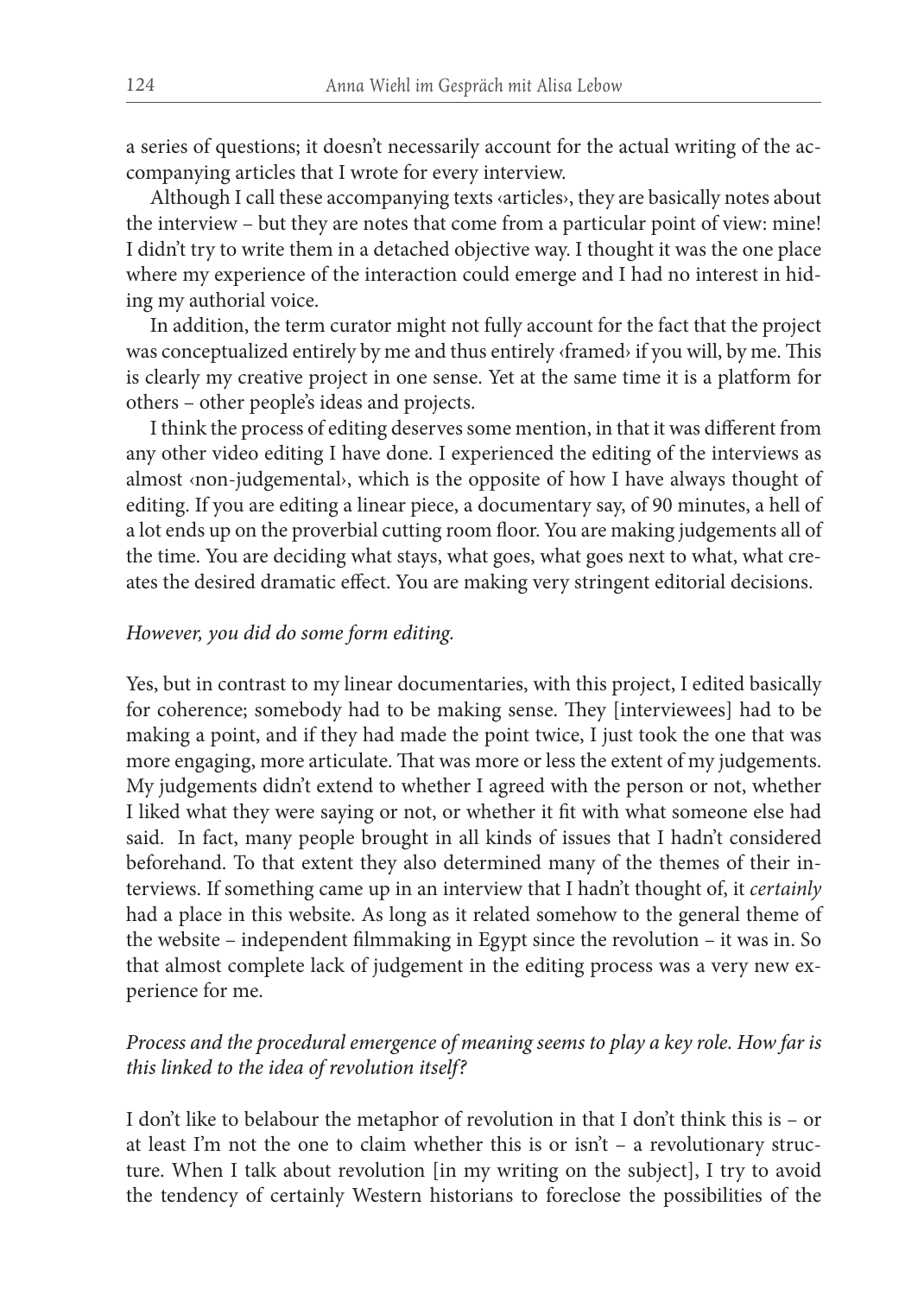revolutionary wave and to suggest that it is all over, just because we happen to be in a counterrevolutionary moment.

However, I try not to burden the website too much with these ideas, even if I aimed to create a structure that loosely corresponds to the ways the organization of these current revolutionary movements have unfolded as multiple, as rhizomatic, as non-hierarchical, etc.

So in that sense, you maybe could say that metaphorically speaking, there is a relation [between interface design, procedural meaning making and the contemporary idea revolution], but I wouldn't push it too far.

*Taking into account all of the afore-mentioned issues and tendencies, challenges and opportunities – where do you personally see the future of documentary practices and documentary research?*

I've never thought that interactive documentary would replace more traditional, or shall we say more established, forms of documentary (as I don't think the most interesting linear documentary work is ‹traditional' in any sense), but rather I see it developing alongside linear practices and expanding how we think about documentary, which is always a good thing. Similarly, I don't think that there's just one way to make interactive documentary work. Not all projects aim to be understood as research let alone tools for research, and not all projects aim to be creative either. Mine aims to be both. What I set out to do was a type of  $\dim$  studies 2.0' where we're no longer confined to the printed page and we can bring our object of study alive for the audience, while simultaneously providing an invaluable research tool for anyone who is interested (and has enough bandwidth, it should be said). I can see a place for this type of project beyond film studies as well, and in fact I've been talking with many people who have all kinds of projects for which the template of *Filming Revolution* can be of use, everything from bringing an already existing archive online in a dynamic way, to creating a project charting the uses of media to end patriarchy. The possibilities are limitless.